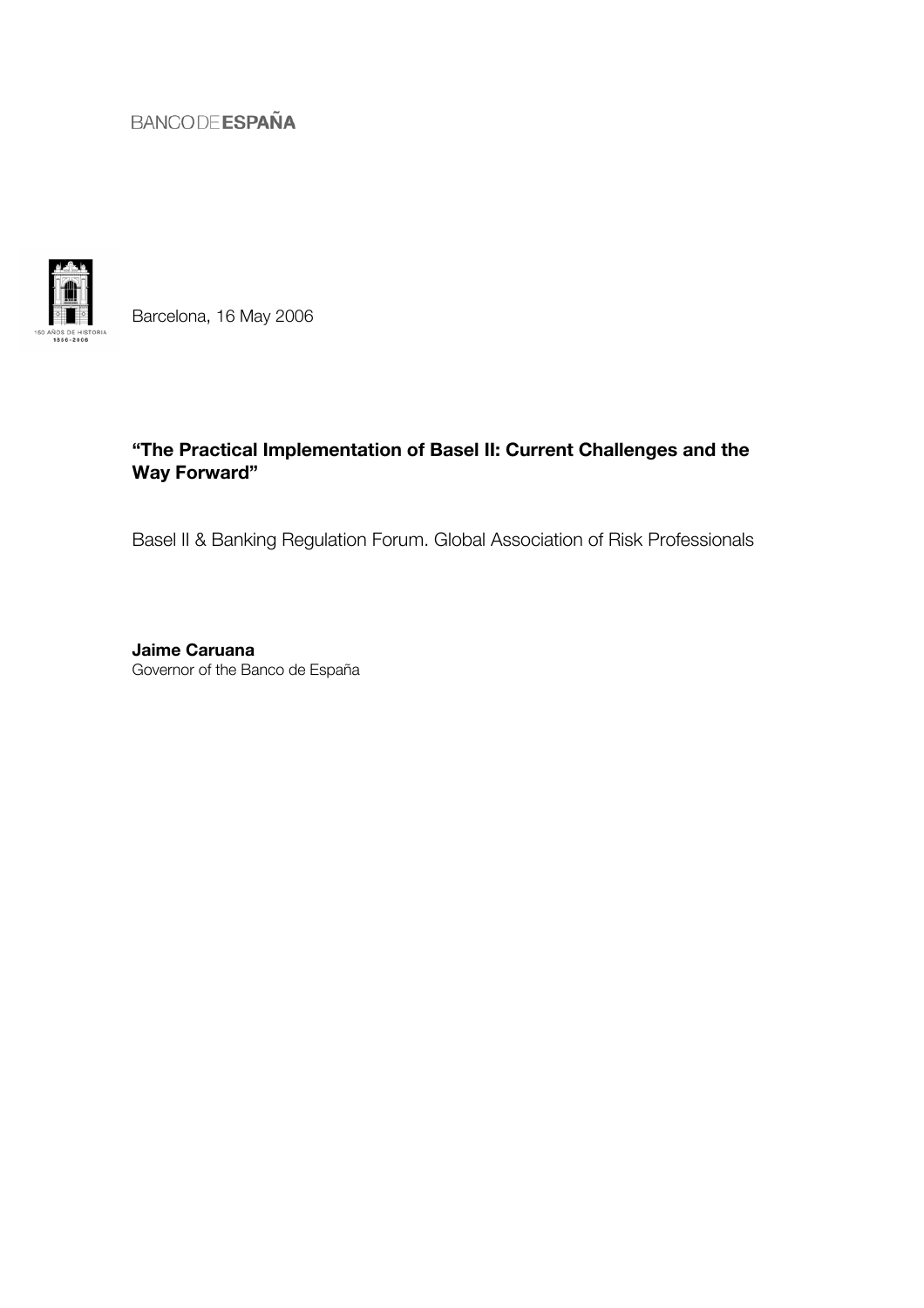### Introduction and overview

It is an honour to be invited to join you for what looks to be a very timely and interesting conference, and it is also my great pleasure to welcome you to Spain.

I hope that you will have the opportunity to explore the great city of Barcelona during your time here. It is one of the most innovative cities in the world for art, architecture, cuisine, and even…football.

You may be aware that Barcelona underwent a major transformation when it hosted the Summer Olympics in 1992. What you may not know is that the history of Barcelona is filled with similar transformations. It is a city that risk professionals should be able to appreciate, as it has not only survived countless "tail events" over the years, but has managed to thrive and continually reinvent itself in response. With that in mind, I would like to talk today about how supervisors and the industry have been responding to risk and positioning ourselves to continue to grow and evolve.

My talk today is likely to be one of my last public addresses as Chairman of the Basel Committee. Therefore, while the focus of my comments will be on the current situation and looking forward to the future, I hope you will allow me also to reflect on some of the things I have learned over the past years.

In the first part of my intervention today, I will discuss the current state of the new framework for bank capital adequacy, or Basel II, as well as how supervisors are carrying out work related to Basel II and sound risk management practices.

Second, I would like to discuss some of the key lessons that I've learned in the development of Basel II, which are factors that I believe will contribute not only to its successful implementation and longevity, but also more generally to financial stability and effective banking supervision.

And I will close with some more detailed comments on a lesson we have learned during this process that I think has broader implications for risk management in general – that is, the importance of taking account of the macroeconomic perspective and the effects of the cycle.

### Basel II update

One of Barcelona's greatest claims to fame is its *modernista* architecture, exemplified by the work of Antoni Gaudí. The *modernistas* looked to the past for inspiration, but applied modern tools and techniques to create something new with a focus on intricate details. Of course, the Basel II Framework does not have the beauty of Gaudí's *Sagrada Família*, but I nevertheless think that both supervisors and the industry have accomplished something similar. Basel II builds on long-standing principles of bank safety and soundness, but with greater emphasis on modern tools of financial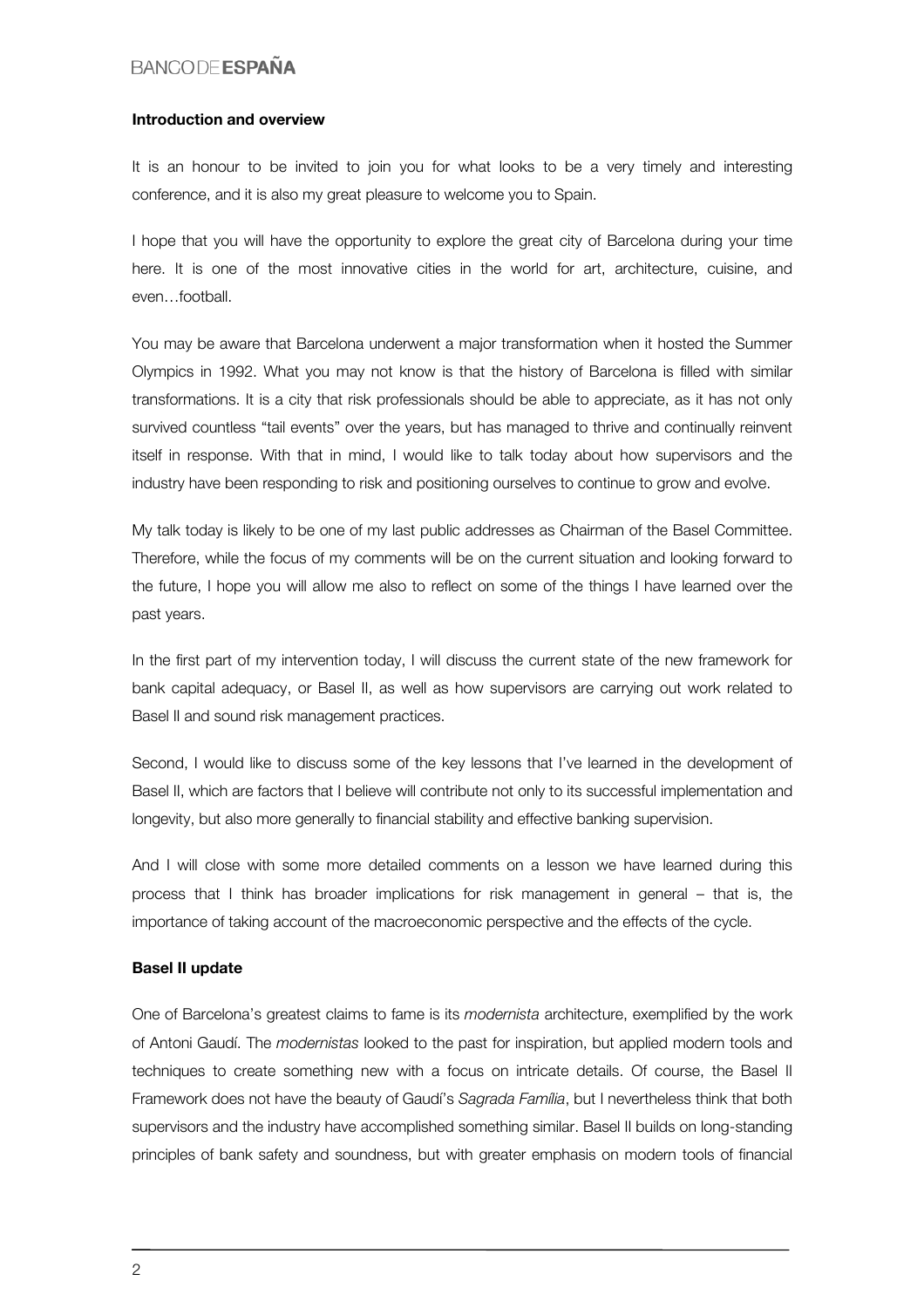risk management and differentiation of drivers of risk. And, like the *Sagrada Família*, the framework for Basel II is firmly in place but much work still remains until the plans are finally executed.

As I'm sure you're aware, with the publication of documents on trading book/double-default and downturn LGDs last year, the Basel Committee has completed its work on Basel II policy development. Our efforts are now firmly focused on the challenging task of implementing the Framework as efficiently and effectively as possible. With that in mind, I would like to now touch on some issues relating to the calibration and implementation of Basel II, as well as work in both the Committee and the industry on complex financial products and risk management

### *Calibration*

One of the Committee's objectives throughout the development of Basel II has been to maintain the overall level of capital in the banking system. To meet this objective, the Committee introduced a so-called "scaling factor" of 1.06 into the Framework, with the agreement that this would be reviewed prior to final implementation.

The Committee has just completed its fifth Quantitative Impact Study, or QIS 5, and I would like to express my gratitude to those of you here today whose banks submitted data as part of this exercise. The Basel Committee will be meeting in Berlin next week, and one of the main items on our agenda will be to discuss the results. We hope to be able to say more about calibration shortly thereafter.

What I can say at this moment is that I have not seen anything that would call into question the framework, or which cannot be addressed through implementation. . We are carefully reviewing any dispersion of results to better understand the underlying reasons. Some dispersion is to be expected within a risk-based system, but it is important that material dispersions are driven by actual differences in risk. In addition, while there is still a need for better data quality in the future, it appears that the quality of data submitted in QIS 5 was greatly improved over the data submitted in the previous QIS exercises. This is certainly a positive development, and I hope banks continue to make strides in this area.

What is important to keep in mind about QIS 5 is that it represents a point-in-time view. We know that models and validations processes are still under development, just as banks are working to take into account the recent updates to the trading book regime and the guidance on incorporating economic downturn effects in LGD estimates. We cannot know the true impact of Basel II until it has actually been implemented, which is why we have built safeguards such as transitional floors into the Framework. That is one reason the Committee is placing so much importance on an effective Basel II implementation process, which brings me to my next point.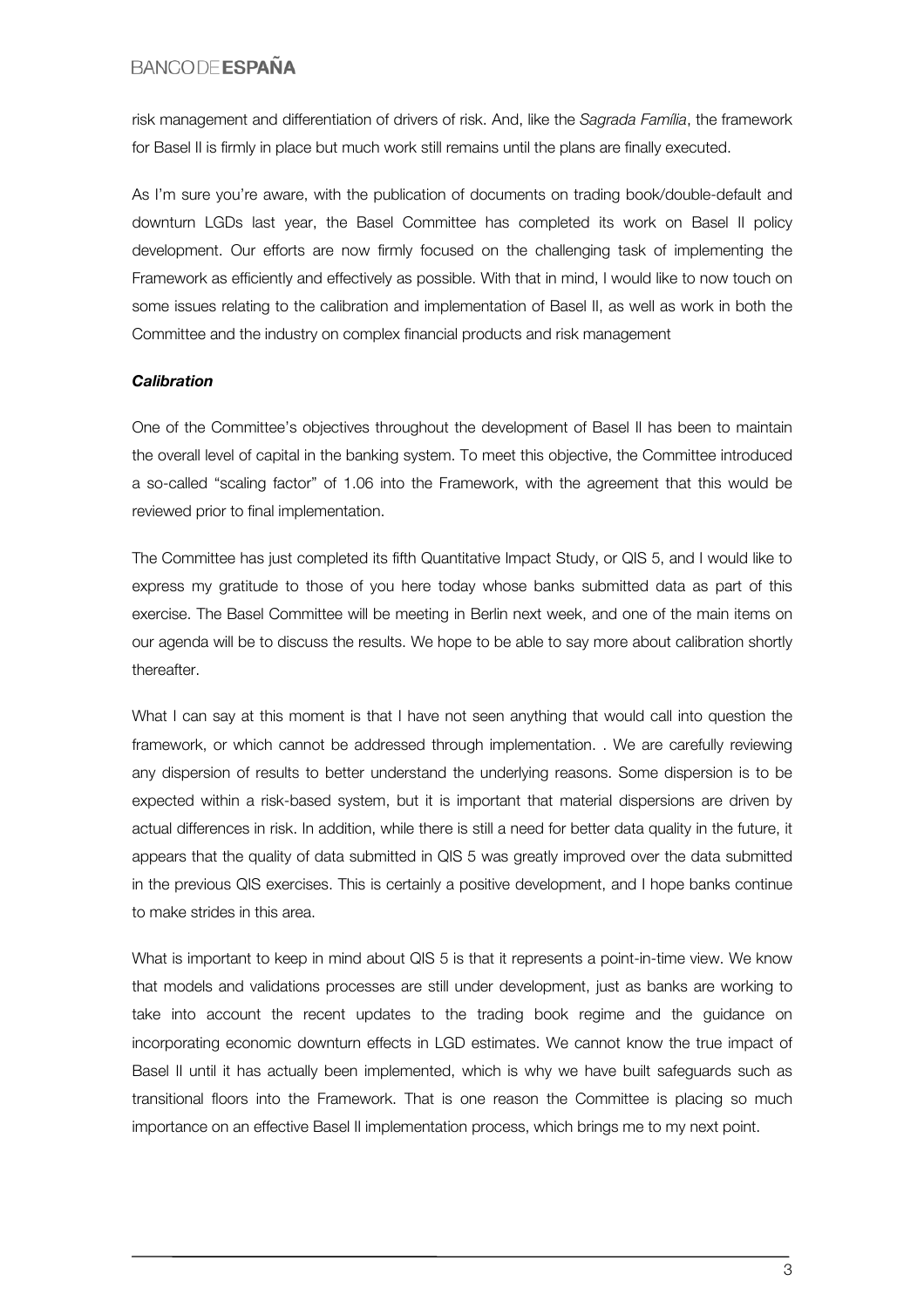### *Implementation issues*

From the outset, one of the key objectives of both Basel II and, indeed, the current Accord, has been to maintain a level playing field across jurisdictions. Since experience has shown that this was difficult to achieve even under the fairly rigid Basel I rules, the challenge will be even greater in the more flexible Basel II regime. One of the key lessons we have learned in this whole process is that having similar national rules, which are based on common international agreements, does not of itself create a level playing field.

What is essential is how the rules will be applied. The success of Basel II will depend to a large extent on our ability to achieve greater convergence in our supervisory practices in implementing these rules. This will require a much higher level of cooperation among supervisors than hitherto. Home country and host country supervisors will need to work closely with each other and with banks to provide effective supervision while minimising burden and duplication of effort. Although changes in financial markets mean that these efforts would in any case be necessary, Basel II has raised the stakes.

To promote convergence, the Committee has established an Accord Implementation Group, or AIG, which is chaired by Nick Le Pan, Superintendent of Financial Institutions in Canada and Vice-Chairman of the Basel Committee.

When the AIG began its work, it quickly became clear that there was no "one-size-fits-all" approach to implementing Basel II. Rather, implementation should be tailored to the specific circumstances of a bank and the jurisdictions it operates in. In this regard, one of the primary methods the AIG uses to promote convergence is to encourage home supervisors of the 50 or 60 largest internationally active banks in Basel Committee member countries to engage in practical outreach to host supervisors and the banks to open clear lines of communication and cooperation in based on banks' own implementation plans. Each home supervisor coordinates the work in a way that is most practical in light of the particular bank circumstances and its own supervisory approach. It is clear that successful implementation rests on adequate flows of information, as well as trust among supervisors.

As we go forward, we need to strike an appropriate balance between top-down and bottom-up consistency. That is, the top-down rules and the bottom-up convergence of supervisory practices should work together to reinforce a level playing field. This balance will naturally be dynamic. Early on, the scales were tipped toward developing a common set of rules. Now that these rules are in place, the scale is tipping the other way toward enhancing communication and convergence among supervisors in the implementation of these rules. I expect that this dynamic process will accelerate through work within the AIG, with supervisors outside of the Committee, and by banks in the months and years ahead.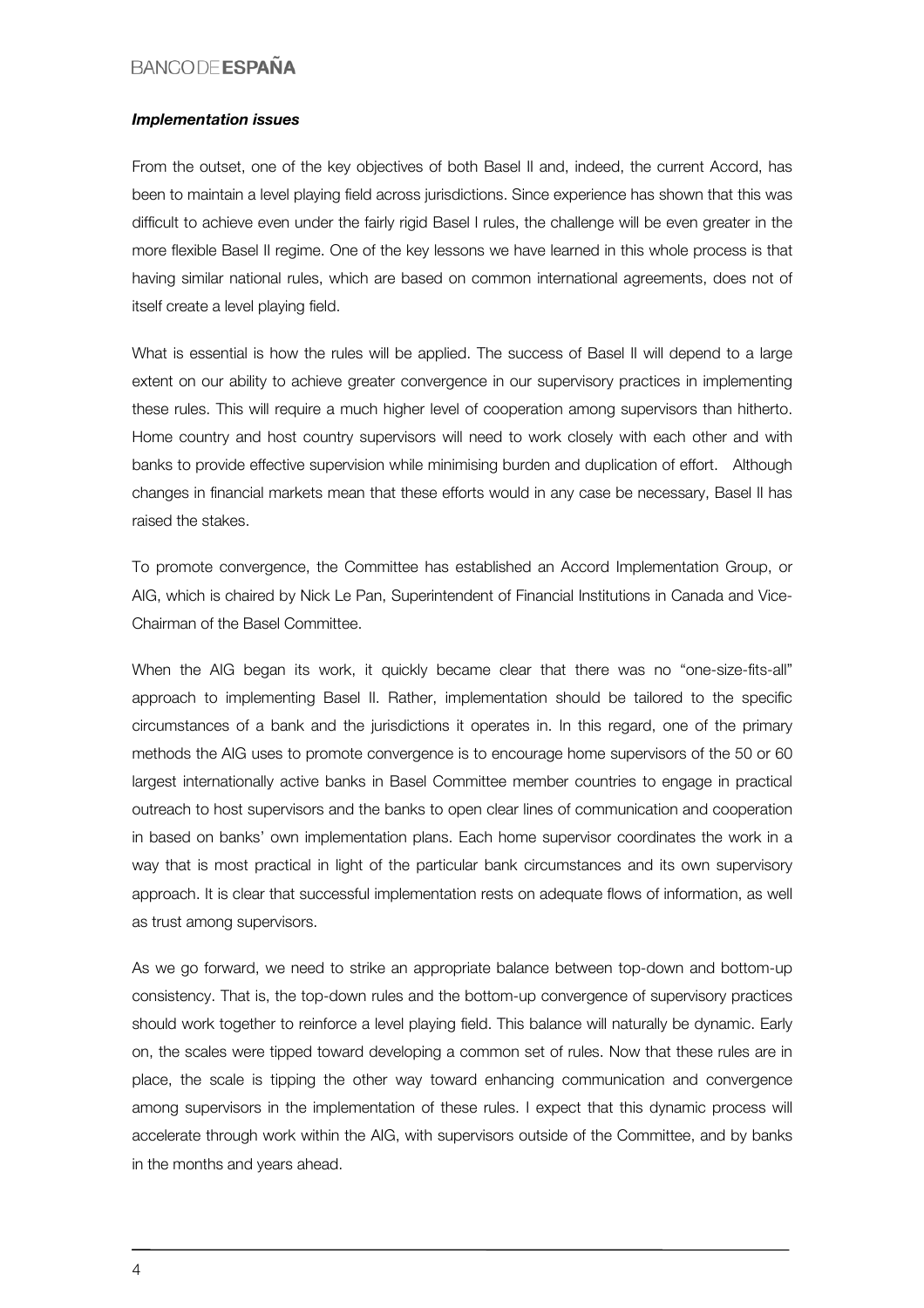#### Risk management and complex products

Our response to changes in risks must also be dynamic, and it is to this aspect that I would like to turn now. In recent years, we have seen tremendous growth in the derivative markets, which include a range of quite complex products. In addition, these markets have attracted new participants, in particular hedge funds, whose risk profiles and exposures may not be transparent to regulators or to other market participants. While these developments have had the beneficial effect of diversifying and spreading credit risk, they have also posed new risks. I would like to briefly discuss steps that both supervisors and the industry are taking to promote better management of these risks, and to ensure that supervision keeps track with market developments.

#### *Supervisory efforts*

One important area where we are working within the Basel Committee to promote sound risk management practices is through a review and, if necessary, update of the Committee's 1999 paper on sound practices for banks' interactions with highly leveraged institutions. As part of this review, we are looking at emerging best practices related to banks' interactions with credit derivatives markets and hedge funds. In addition, we have had informal discussions regarding the potential impact on bank safety and soundness of prime brokerage activities.

We are also looking into how to better capture risks associated with banks' trading book positions in credit derivatives and highly structured and complex products. The AIG has established a working group that is following up on the Committee's July 2005 trading book guidance. This working group, in consultation with the industry, is in the process of identifying possible principles for the implementation of so-called incremental default risk charge for trading book capital, and will be exploring other issues related to the measurement and modelling of risk in the trading book.

And work is also going on outside the auspices of the Basel Committee. Many of you are probably aware that the Federal Reserve Bank of New York and the UK Financial Services Authority, in conjunction with other supervisors of major credit derivative dealers, have encouraged the industry to focus greater attention on sound risk management practices and the infrastructure of the credit derivatives markets by improving controls around assignments, reducing confirmation backlogs and increasing the use of electronic matching platforms. Other supervisors are reviewing bank stress testing practices and potential risks arising from banks' private equity activities and exposures to hedge funds. The Basel Committee supports these efforts, and members will continue to keep each other informed on the results of their reviews.

### *Private sector initiatives*

The public good of financial stability is not just of interest to supervisors and public authorities, but also to the financial sector. The industry has therefore undertaken a number of valuable initiatives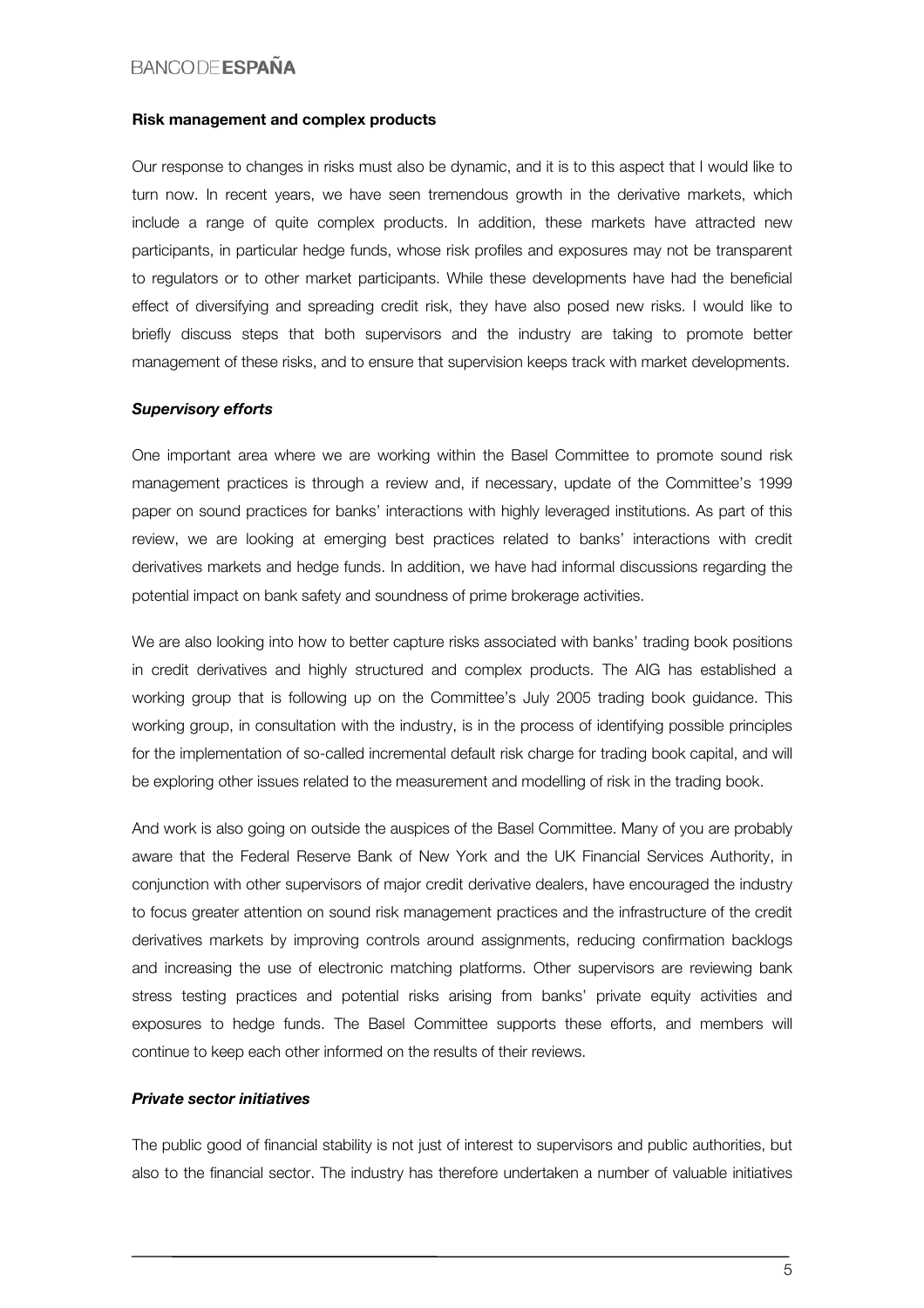aimed at responding to financial risks in the marketplace. One key example is the Report of the Counterparty Risk Management Policy Group II, better known as the "Corrigan report."

There is no question that the global financial system has become more interlinked, which, when combined with the introduction of new and complex products, raises the question of how well market participants could absorb a potential major financial shock in the future. In response, a group of the largest players in the global financial markets developed a series of recommendations and guiding principles to strengthen the resiliency of the financial system.

Given the complexity of the subject, it is not surprising that the Corrigan report is a long and complex document. We found the same challenge in developing Basel II, I might add. But I think that this is a very valuable piece of work, and that the supervisory community can very much welcome its recommendations and guiding principles. We are certainly taking it into account in our work on the issues that I have mentioned.

In reflecting on the various strands of work that are underway in both the industry and in the supervisory community, I am encouraged by the fact that many of the findings of industry projects such as the Corrigan report are consistent with the lessons we have learned from the Basel II process and from other strands of the Committee's work.

### Lessons learned

That brings me to my second broad topic, which is the lessons we have learned over the years as we have developed Basel II. I am not looking back simply for the sake of nostalgia. Rather, in looking to the past, I would like to share some thoughts on how the things we have learned and reflected in the process of developing Basel II will help to make Basel II successful in the future, to stand the test of time and to have the impact that we intended.

### *Focus on risk management*

First, Basel II is fundamentally about establishing incentive-based approaches to risk and capital within the three-pillar framework. We should never lose sight of the fact that Basel II is built around both qualitative and quantitative risk management elements.

Why is this so important? As a bank supervisor and central banker, what most concerns me is financial stability. When I review the various reports on this subject that cross my desk, one thing they almost always have in common is an emphasis on the link between sound risk management and financial stability. It is my hope—indeed, it is my belief—that the incentives for risk management in Basel II will therefore promote greater financial stability in the future.

Improved and more formalised risk management, as fostered by Basel II, will bring more awareness of risks and better quantification of these risks. To the extent that risk assessment and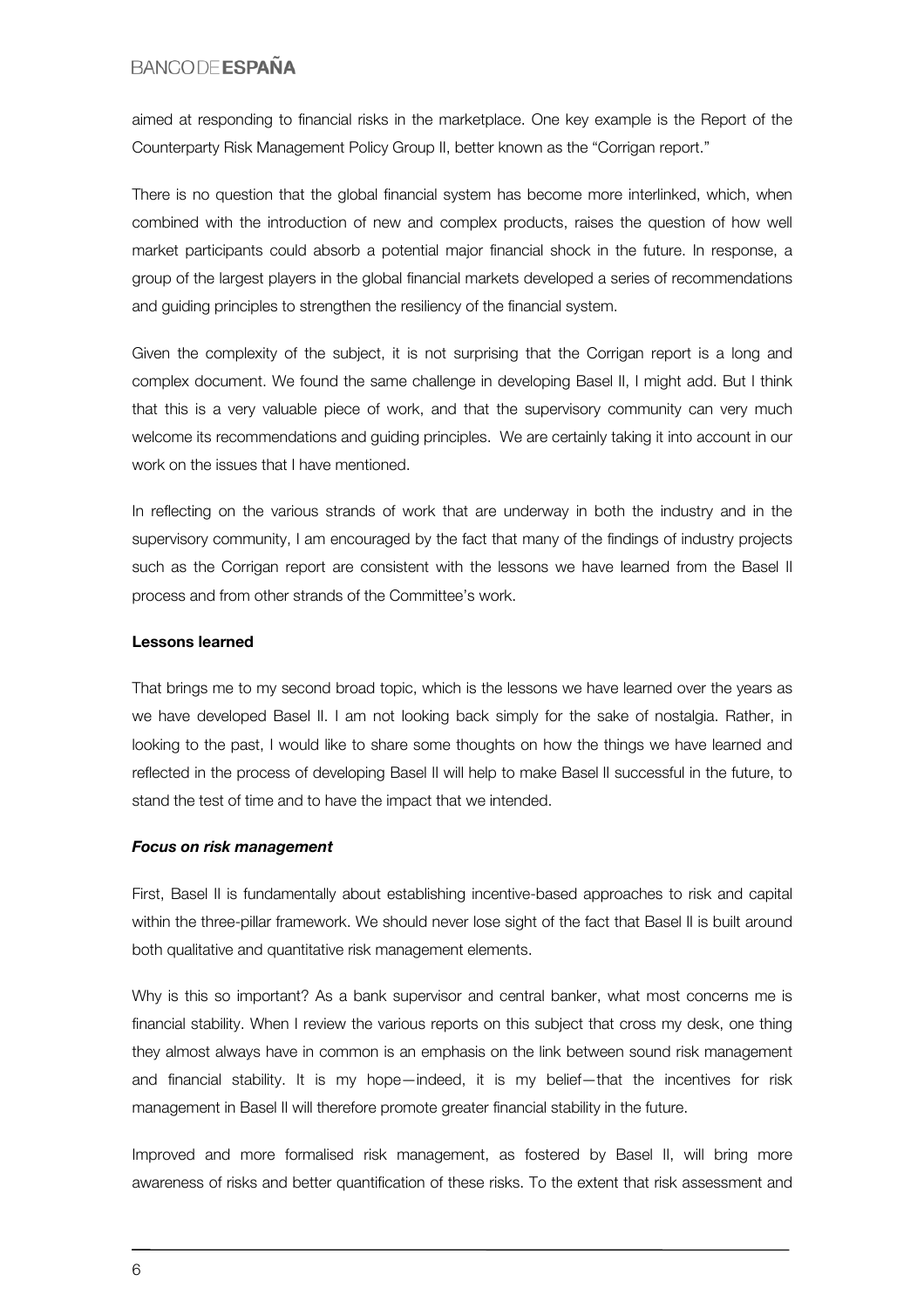control methods become more formalised and rigorous, this will lessen the likelihood of making bad decisions. It will also contribute to the prompt detection of errors and deviations from targets, allowing banks to implement corrective measures and develop buffers as appropriate at an early stage. Banks should be encouraged to develop systems that allow managers to identify and understand the risks they are facing, consider the risks that may arise in the future, and respond promptly and actively to both. This will maximise the likelihood that they can continue to operate, even in the most difficult of conditions.

### *Continued outreach and dialogue*

A second lesson I have learned through the development of Basel II is that communication with interested parties is absolutely essential. One reason we were able to incorporate leading practices into Basel II is because of the open and transparent process by which the Framework was developed. There has been a steady dialogue with the industry since the Committee began discussing revisions to the capital Accord back in 1999. Many of the firms represented here today contributed extensive and valuable feedback to the Committee on its proposals over the years.

The Committee has tried to explain to the industry as clearly as possible its objectives and methods during this process, and in turn firms and industry associations have shown a willingness to engage in a serious dialogue to find practical, prudent solutions. This has helped supervisors to better understand the state of industry practice. Where we have found these practices to be reasonable and appropriate we have tried to incorporate them into the revised Framework in a sound manner. Looking ahead, one of the benefits of this transparent process is that it has set the tone for discussions between banks and supervisors as industry practices evolve going forward.

We have also greatly benefited from the dialogue we have maintained with our supervisory colleagues outside of the Basel Committee. I believe that it is in many countries' best interest to adopt the new Framework when they are ready, so it is critical that supervisors in these countries be part of the Basel II conversations. The Basel Committee has established several mechanisms for heightened dialogue with our fellow supervisors, and we are fully committed to further enhancing this dialogue.

### *Principles versus rules*

A third lesson I have learned is that it is important to strike the right balance between principles and rules. Of course, we want to ensure that banks apply principles in the same manner and that supervisors interpret them in the same way even in different jurisdictions.

But while the temptation is to do this through ever more detailed rules, I am reminded of the words of the famous Surrealist painter Salvador Dalí, who said: "Have no fear of perfection—you'll never reach it." We have learned from the Basel II process that adding detail to the rules does not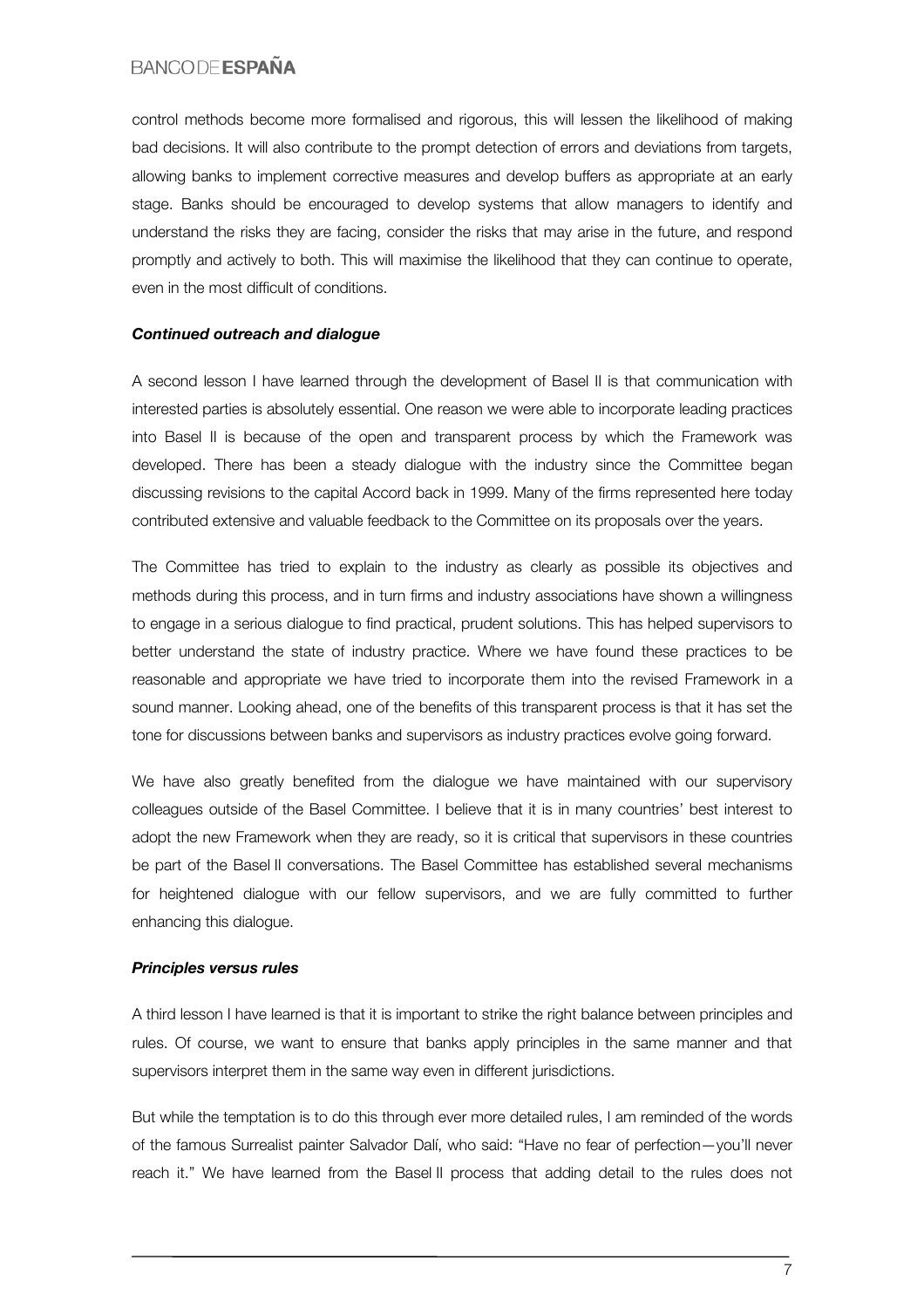guarantee a level playing field or equal application. The marginal utility of adding detail falls rapidly as you move ahead in a process such as Basel II, so we need more than detail and prescriptiveness. We need a bottom-up, cooperative approach that maintains a focus on principles of effective risk measurement and management.

As we have moved into implementation, the Committee has placed greater emphasis on principles-based guidance, for example through the use of so-called Basel Committee Newsletters. We have found that these Newsletters, which clarify supervisory expectations rather than establishing more rules and making the Framework more complicated, have been wellreceived. Examples include recent Committee guidance on the use of vendor products in the IRB framework and the treatment of expected losses in an operational risk AMA. In my view, such an approach to communication with the industry allows for a range of sound practices and encourages further work by both banks and supervisors, but does not "lower the bar" in terms of supervisory expectations for risk management and capital adequacy.

#### The importance of the macroeconomic perspective

Let me close my intervention today by dedicating a little more time to something which has been increasingly recognised over recent years, and which I think will become even more critical to risk management in the future - the macroeconomic perspective.

It is clear to me that taking a point-in-time approach to transactions, or looking at them from a narrow "micro" perspective, does not provide a sufficiently comprehensive picture of the underlying risks. It is important to take a broader "macro" approach, and one that builds in the impact of possible changes in the cycle.

This is a philosophy that we have built into Basel II. In fact, I would say that there is no other international regulatory initiative that gives more attention to these questions. For the sake of brevity, I will give you just three examples of how the new framework encourages banks to consider how risk determinants change over the cycle and in stressed conditions.

First, banks are expected to use sufficiently long time series of historical data in designing their rating systems. The aim is to capture as much data as possible about how relevant factors have behaved in the past. Furthermore, when assigning ratings to borrowers, they should also consider how the borrower's ability to meet contractual obligations may change in the future as a result of possible changes in economic conditions over the course of the cycle.

Second, banks' LGD estimates should reflect economic downturn conditions. The potential for realised losses to be higher than average during times of high default rates may be a material source of unexpected credit losses for some exposures. The Committee has elaborated principles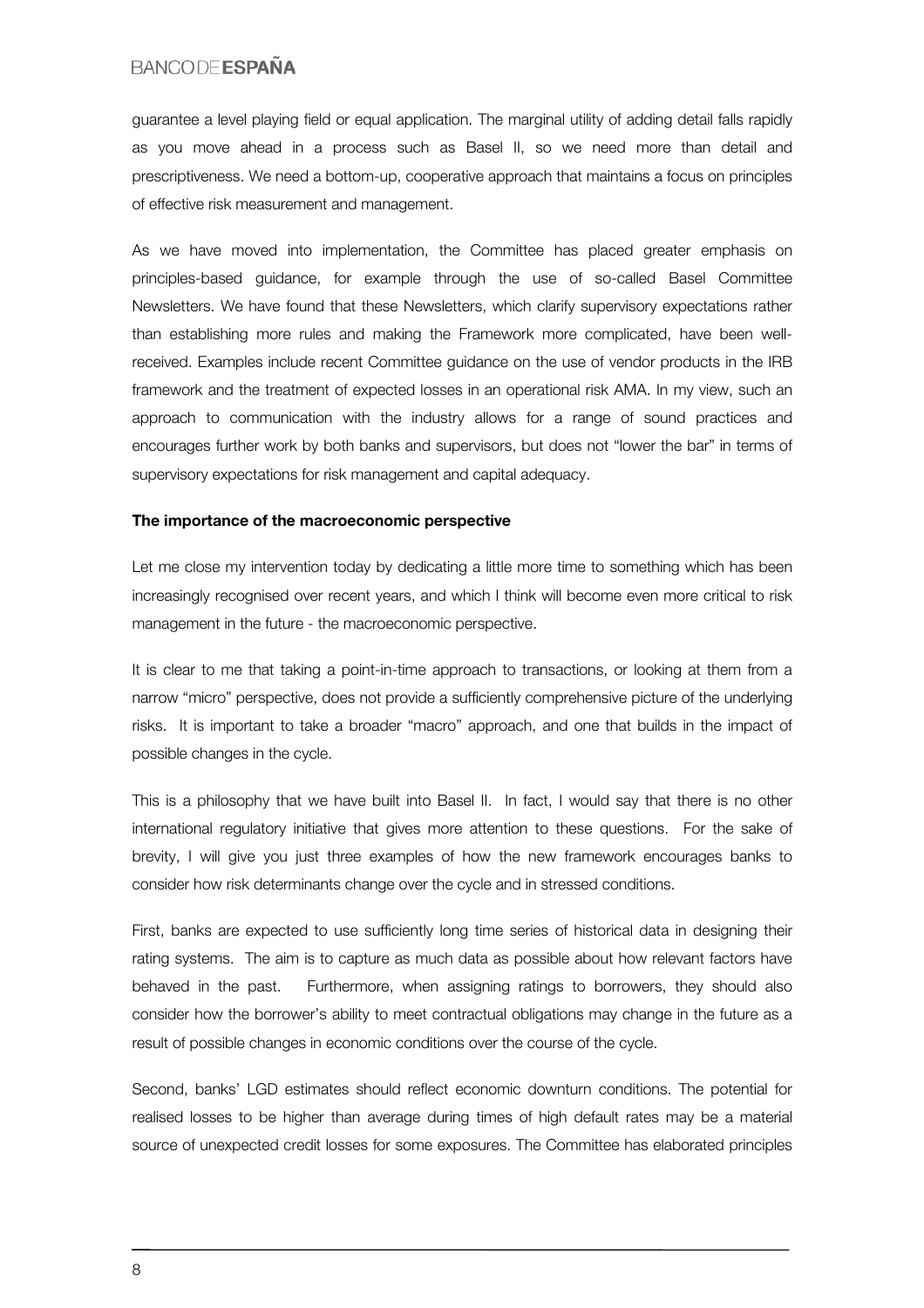that banks are expected to fulfil in this respect, and will continue to monitor industry practice and encourage the development of appropriate approaches to this issue.

Third, Basel II places much emphasis on stress testing in the assessment of capital adequacy. Indeed, the new framework sets specific stress test requirements for banks using the advanced approaches to credit risk, but also encourages the use of these tests more generally. And the value of stress testing and scenario analysis is even more important in those situations where risk measurement is based on scarce or incomplete data or unproven quantitative tools.

The above mentioned examples demonstrate the clear view we have taken in the Committee that the sound and stable functioning of credit institutions requires consideration not only of micro conditions, but also, and very importantly, incorporating a macro, long-term and forward-looking perspective.

I think these principles also make good business sense. I believe that risk managers, should incorporate macro perspectives into their risk management models and into the design of the bank's capital strategy. That is, to analyse how risks may change through the cycle and in stressed economic conditions, and incorporate these elements into the decision-making process.

It is often thought that risks increase during times of economic downturn. But this is only partly true. Banks' risks increase as they take on more business and extend more credit during times of economic expansion. The risks may not crystallise until times of difficulty, but the seeds are sown during the good times. It seems to me to be both prudent policy and consistent with risk management objectives to take a long term perspective, using the results to make decisions that gain room for manoeuvre in the good times in order to face up to difficulties that arise in the bad times..

In the end, the most risky behaviour is one characterised by over-optimism, and lack of consideration of all the relevant risks. This means that when shocks occur, entities are unprepared and tend to react abruptly, causing problems for their institution and, sometimes, for the whole system. On the contrary, adopting a forward-looking approach, which takes account of the possible impact of broader changes in the cycle, should help institutions to avoid mistakes and bad decisions, and to detect and respond to problems in a smoother fashion and at an earlier stage.

#### Conclusion

In closing, I would like to thank you as risk professionals for your inputs to the various Basel Committee initiatives during my Chairmanship, especially Basel II. A unique element of Basel II is that rather than imposing a purely regulatory approach, it incorporates what the Basel Committee views as leading practices in bank risk management. In developing the revised Framework, the